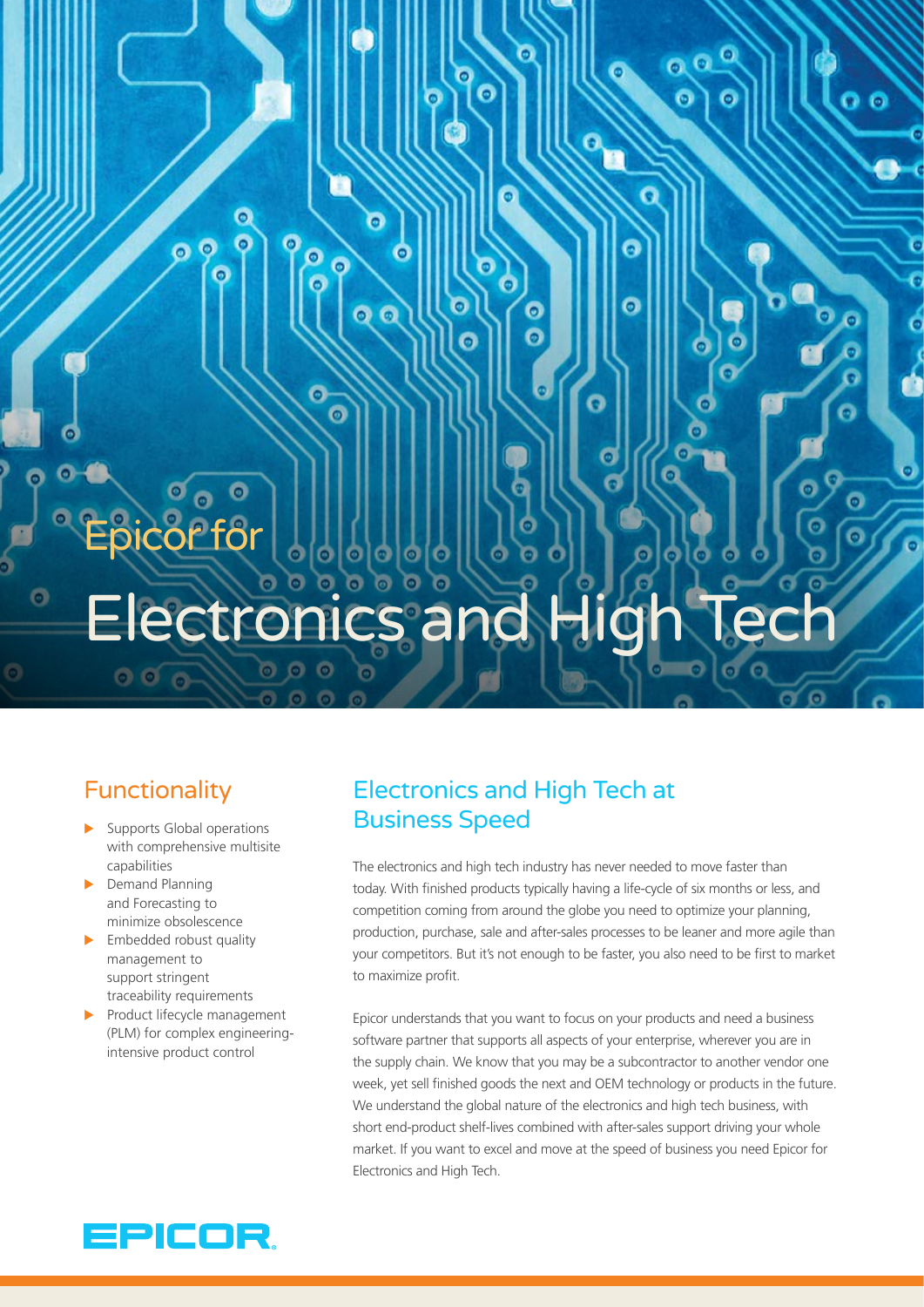#### Supporting Your Business Processes

With rapid product obsolescence, extended after-sales support requirements, complex supply chains and long purchase lead times that drive production planning, businesses like yours are streamlining and adopting new technology to automate business processes for more competitive lead times and reduced waste. Epicor for Electronics and High Tech is a global enterprise resource planning (ERP) software solution designed for manufacturing and distribution organizations who supply products and services to the Electronics and High Tech industry. Epicor for Electronics and High Tech provides a comprehensive framework for managing product innovation with solid product data management, quality process controls and cradle-to-grave product traceability.

### Putting Your Customer at the Center of Your Business

Electronics and High Tech manufacturers are continually being monitored for delivery performance, cost, and quality by their customers. In an effort to assist your organization in maintaining your premier status as an electronics and high tech supplier, Epicor for Electronics and High Tech offers a suite of functionality designed to put the demands of your customer first. Embedded Customer Relationship Management (CRM) functionality provides complete workflow for each quote, including customer sign-off, at each critical stage from initial design through estimate. Additionally, with embedded Demand Management and full Electronic Data Interchange (EDI) collaboration, customer demands can be implemented in real time.

#### Lean Production

With increased global competition in electronics and high tech and the demands of an online supply chain, customers have more influence than ever before. Customers are, demanding greater product flexibility, smaller, more frequent deliveries and higher product quality, at a lower price.

Businesses are widening the scope and focus of lean principles to encompass all processes that contribute to the bottom line. The true benefits of lean thinking will only be fully realized when the entire enterprise adopts the lean ideology.

Specific functionality has been developed in Epicor for Electronics and High Tech operations that are adopting work order less Kanban manufacturing strategies in part or fully to pull rather than push products through the manufacturing process. Epicor Lean Manufacturing Kanban functionality supports this.

# Keeping Pace with Demand Planning, Forecasting and Scheduling

In the fast paced electronics and high tech industry, inventory is always at risk of becoming obsolete. In order to be successful at managing this risk you must be able to perform demand planning, forecasting and scheduling effectively. Epicor for Electronics and High Tech enables effective and accurate demand planning, forecasting and scheduling to ensure accurate inventory levels to meet customer expectations and minimize risk.

Forecasting and Master Production Scheduling (MPS) in Epicor are designed to assist electronics and high tech manufacturers and distributors with both day-to-day control and long-range planning and decision making. Forecasting and MPS support your business strategies and can be generated from multiple historical sources (e.g., sales, invoice, and inventory usage history).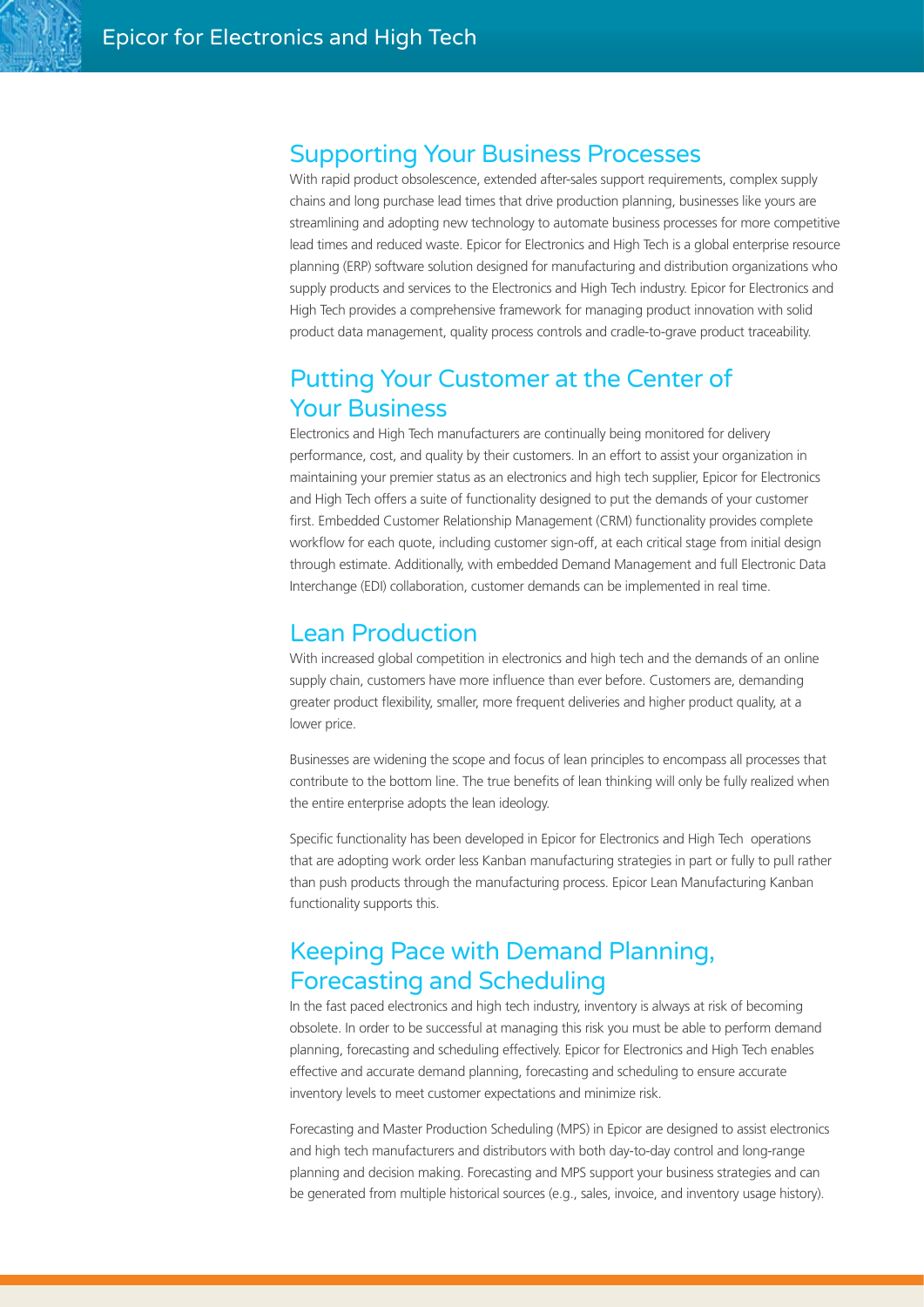Epicor for Electronics and High Tech offers a number of forecasting methods from the simple to the complex to meet the needs of your business.

The scheduling engine uses several factors that affect production quantity, setup time, production time, capacity, priority, and so on to calculate how long it will take each job to complete. It then displays the schedule through the Job Scheduling Board, the Resource Scheduling Board, and the Multi-Resource Scheduling Board.

Epicor Advanced Planning and Scheduling incorporates the strength of the scheduling engine and enhances it with advanced functionality such as multiple constraint scheduling, a wide range of scheduling methods, visual drag-and-drop scheduling, capability and dependent capability-based scheduling, real-time capable-to-promise functionality, and advanced material planning functionality.

#### Maximize Equipment **Effectiveness**

Epicor Mattec® Manufacturing Execution System (MES) empowers electronics and high tech manufacturers with real-time performance data and the ability to eliminate inaccurate and time-consuming manual data collection. Producers who extend their Epicor system with automatic production monitoring enable operators to focus on making quality product–they anticipate and avoid problems, eliminate downtime, and maximize throughput–all from the front lines, and long before issues can affect performance. The real-time data also provides instant, accurate insight on equipment status and tool effectiveness, so you can achieve informed lights out manufacturing. The "production pulse" paves the way for accurate, consistent performance metrics so the entire team can focus on getting better–Overall Equipment Effectiveness, run rates, scrap, yield, and much more. It's all delivered in a way that makes sense for each individual–from the shop floor to the top floor –with operator depth and dimension to help you pinpoint and tackle chronic loss. Better performance with Epicor Mattec MES helps you boost quality, customer service, and competitiveness. Epicor Mattec MES supports digital and analog machine signals directly from machines or sensors, or via PLC or OPC-compliant PLC.

# Diversifying Your Workforce

In this business climate, many manufacturers are stepping up new programs for recruiting new workers and crosstraining existing workers. Along with these new initiatives, new industry mandates requiring strict proof of competence

and training are forcing manufacturers to move beyond their excel spreadsheets to systems that automate tracking of the workforce. Epicor Human Capital Management (HCM) is a comprehensive, configurable human resource information system (HRIS) that empowers users by automating your HR processes enabling you to meet strict mandates for employee skill, certifications, and qualifications.

## Supporting Extended and Global Operations

With competitive pressures driving many manufacturers to expand globally where labor is considerably less expensive coupled with recent trend in plant consolidations, many manufacturers today, both large and small, find themselves suddenly managing multiple sites disparately.

Epicor for Electronics and High Tech offers comprehensive multisite capabilities coupled with global presence to meet your company's requirements for local support. Competing globally and domestically— bridging geographic and strategic diversity and eliminating supply chain inefficiencies—can be accomplished with the technologies to streamline intraand inter-company processes and communicate quickly and accurately.

Synchronization of complex relationships which determine supply, demand, and fulfillment is the means to reaching new, industry-leading levels of business performance, all while adhering to global standards for trade of parts such as GTIN-14 and RoHS compliance. Epicor for Electronics and High Tech can help you achieve maximum efficiencies across your globally extended enterprise.

## Epicor Social Enterprise

Epicor Social Enterprise is a collaboration solution that provides a fundamental shift in the way electronics and high tech organizations engage with their ERP to make decisions about their business. Fully embedded within Epicor ERP to enable access to all the business information, Social Enterprise fosters cross-company collaboration bringing social media concepts and contextual information together in a single tool where everyone is able to collaborate directly with each other around Epicor ERP. This allows people to share information with each other building up knowledge bases, working together to solve problems (crowd sourcing), while creating a repository in which no good ideas are lost. Users do not need in-depth knowledge of the Epicor toolset to subscribe and unsubscribe to information as and when they want. Epicor Social Enterprise will enable real time collaboration in areas critical to success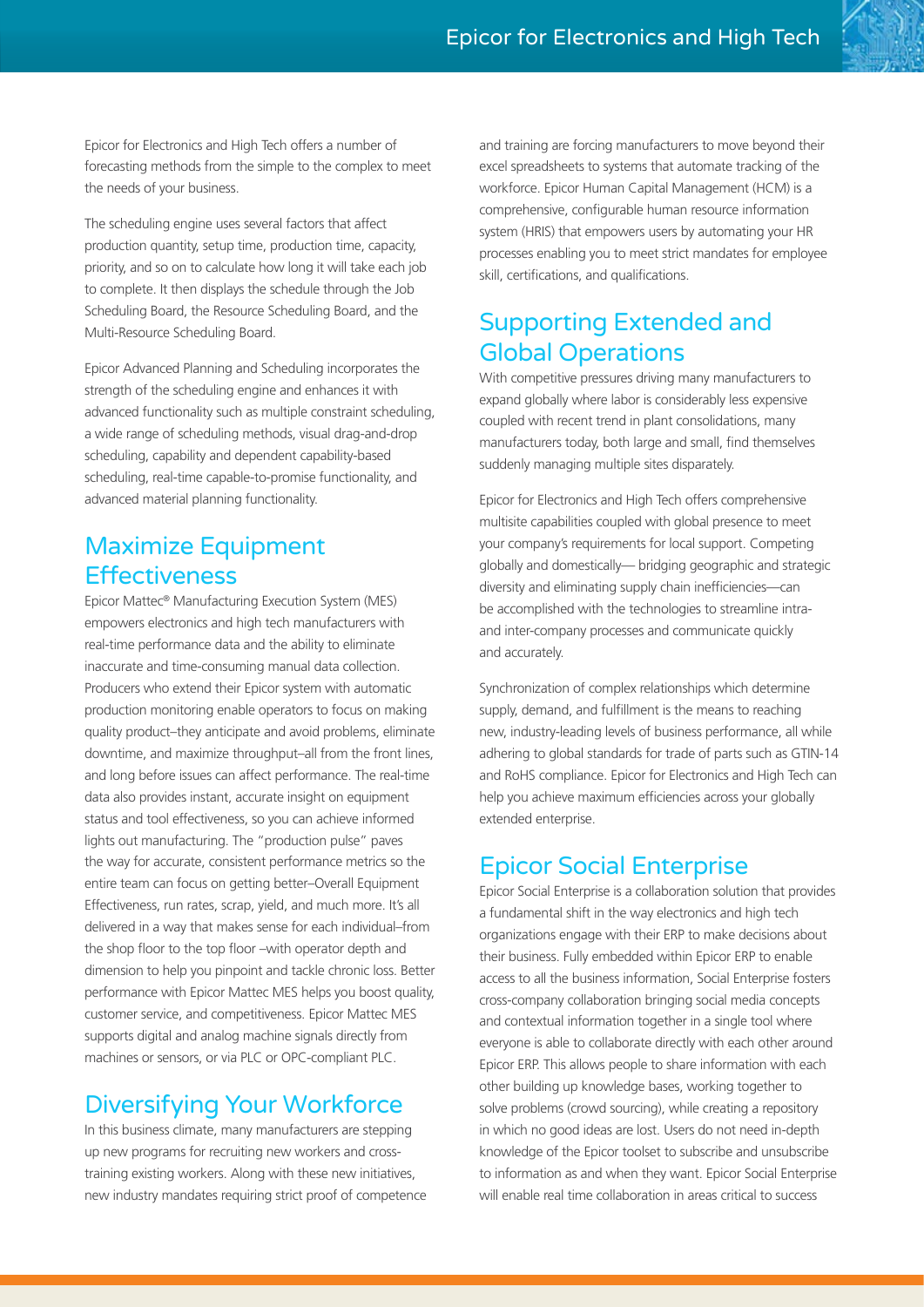for your electronics and high tech business processes such as; quote preparation, new product innovation, engineering change control, and quality improvement initiatives.

## Robust Technology Framework

Epicor is uniquely positioned with a complete suite of applications based on 100% service-oriented architecture, protecting your investment in software and services well into the future. Why are web services so important to manufacturers, particularly in Electronics and High Tech? Outside of all the reasons organizations look to web services for deployment; speed, stability, reusability, and more. For midsize electronics and high tech manufacturers, the incentive is imminent to drive electronic connection more firmly into their supply chain. Web services collaboration is fast becoming a necessity to doing business.

Supporting your business strategies with applications built on service-oriented architecture (SOA) keeps the door open for electronics and high tech businesses by meeting both the immediate requirement for scalability while supporting an open philosophy in the event your business strategy changes. SOA simplifies the coming together of established infrastructures to make acquisition and merger less painful—attractive to companies looking to acquire.

#### Flexible Deployment Options

As your business grows and changes, you need a solution that can grow and change with you As a single solution able to be deployed on premise, hosted, or in the cloud, Epicor for Electronics and High Tech provides you options for deployment

flexibility. For example, if your business has limited IT resources you may opt to initially deploy the solution in a hosted model or in the cloud. As your business changes you may subsequently opt to redeploy Epicor ERP on premise.

Epicor is one of the few vendors to have architected a full multitenant software as a service (SaaS) and on-premise version out of a single product and is the only leading vendor who has deployed it to customers.<sup>1</sup>

## Industry Leading Service and Support

Epicor has over 40 years of experience delivering industry focused, world-class solutions, and ongoing customer care and service to over 20,000 customer installations. It is a true global solutions partner with support offices all over the world. The key vehicle that transforms Epicor for Electronics and High Tech into a successful business solution is our Signature Implementation Methodology. Epicor delivers among the most cost effective and efficient techniques to plan, design, validate and deploy your Epicor solution. Staffed with direct employees around the globe who are properly trained and equipped with world-class implementation tools, Epicor follows our proven 5-stage Signature Methodology designed specifically around Epicor software and our customers. The end result is an on-time, on-budget implementation of your Epicor solution that allows your company to quickly begin using Epicor for Electronics and High Tech in day-to-day operations thereby saving you time and money by providing broad functionality at a lower total cost of ownership.